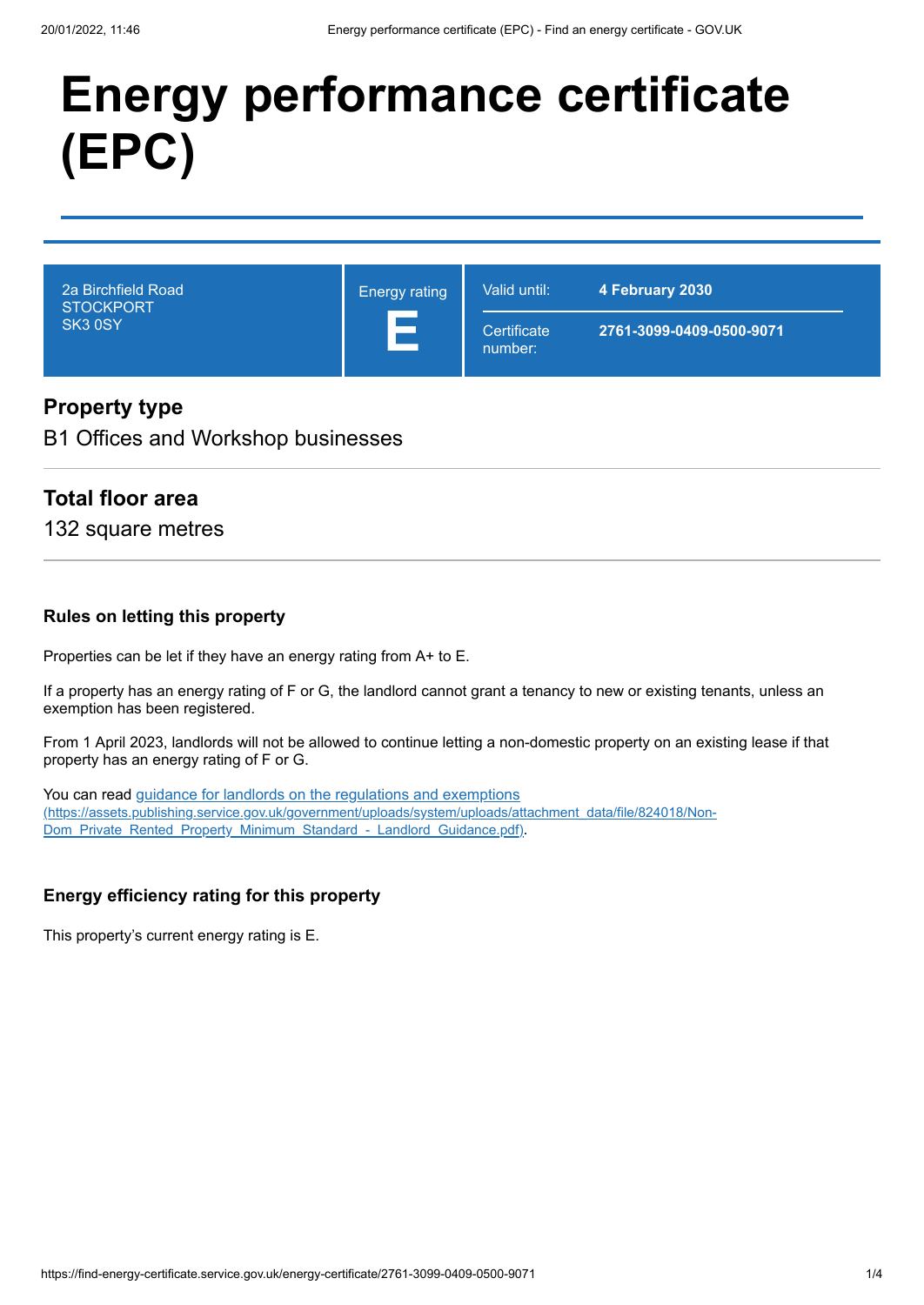

Properties are given a rating from A+ (most efficient) to G (least efficient).

Properties are also given a score. The larger the number, the more carbon dioxide (CO2) your property is likely to emit.

#### **How this property compares to others**

Properties similar to this one could have ratings:

#### **If newly built**

#### **If typical of the existing stock**

**Breakdown of this property's energy performance**

**Main heating fuel** Grid Supplied Electricity

#### **Building environment**

Heating and Natural Ventilation

27 | B

78 | D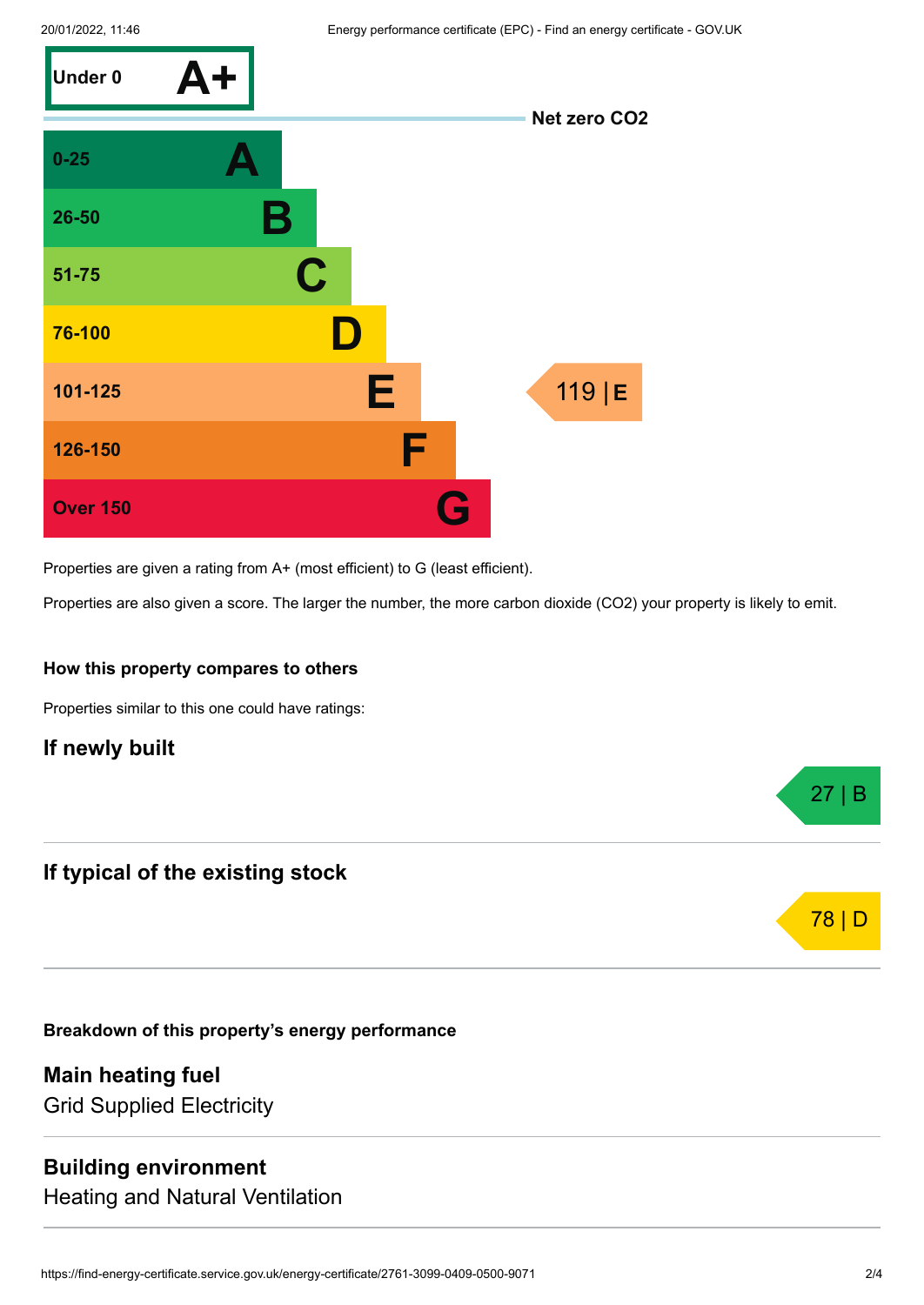#### **Assessment level**

3

# **Building emission rate (kgCO2/m2 per year)**

28.15

**Primary energy use (kWh/m2 per year)**

167

What is primary energy use?

#### **Recommendation report**

Guidance on improving the energy performance of this property can be found in the recommendation report [\(/energy-certificate/0970-0540-6492-1979-0002\)](https://find-energy-certificate.service.gov.uk/energy-certificate/0970-0540-6492-1979-0002).

#### **Contacting the assessor and accreditation scheme**

This EPC was created by a qualified energy assessor.

If you are unhappy about your property's energy assessment or certificate, you can complain to the assessor directly.

If you are still unhappy after contacting the assessor, you should contact the assessor's accreditation scheme.

Accreditation schemes are appointed by the government to ensure that assessors are qualified to carry out EPC assessments.

## **Assessor contact details**

#### **Assessor's name**

Christopher Bloor MSc AssocRICS

#### **Telephone**

07590765284

# **Email**

[info@cjbloor.co.uk](mailto:info@cjbloor.co.uk)

## **Accreditation scheme contact details**

#### **Accreditation scheme**

Quidos Limited

#### **Assessor ID**